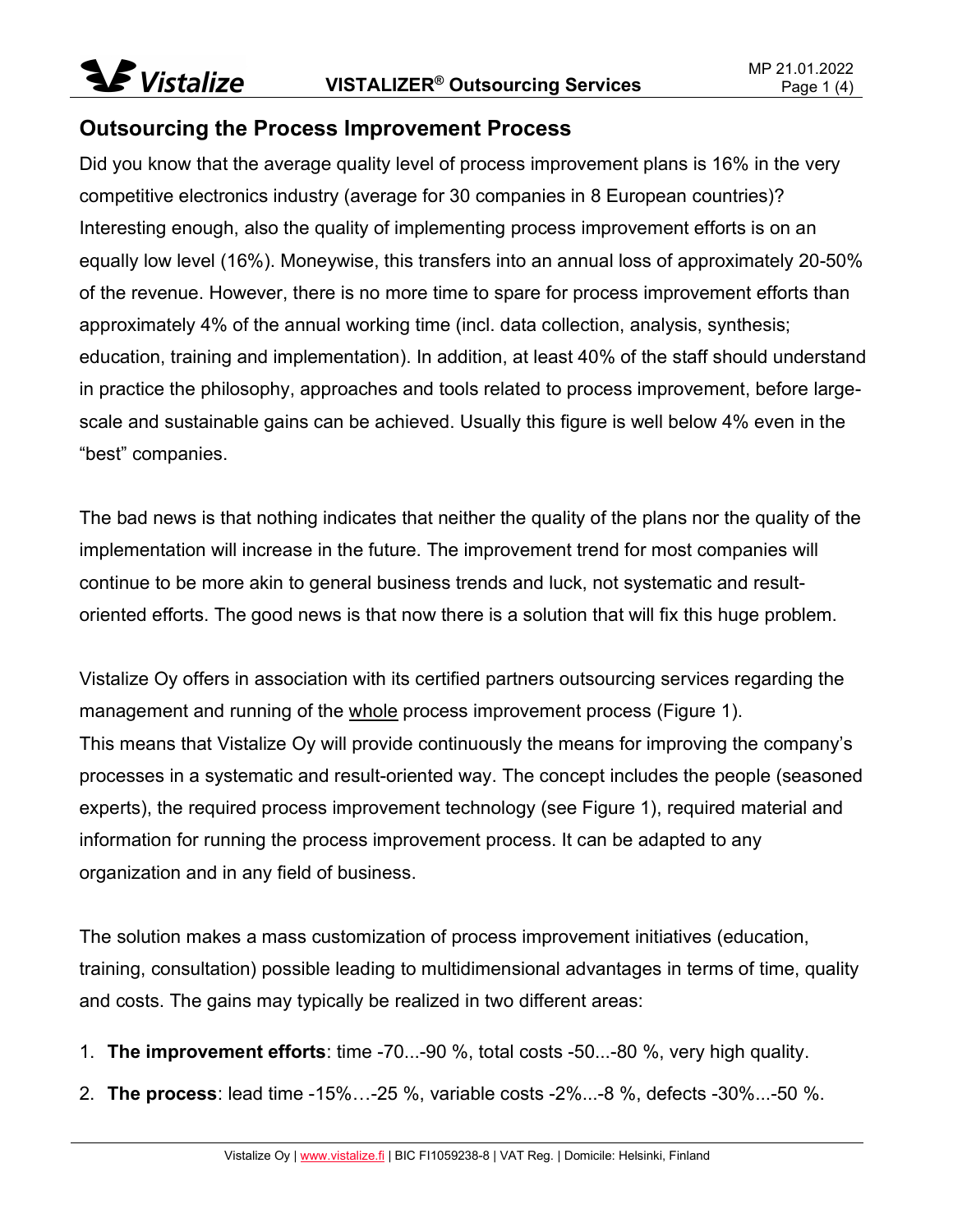



Figure 1: The generic process improvement process powered by VISTALIZER<sup>®</sup>.

Additional (strategic) benefits for the client company include:

- A highly competitive process improvement process that customizes the output according to verified needs and existing resources (time, money, knowledge/skills, motivation) – year after year.
- Flexible or fixed annual price models according to the magnitude/scope of the outsourcing.
- A process improvement process performance that can be predicted and guaranteed.
- Scalable solutions that can be applied in fast and cost-effective way to the whole value chain if needed.
- Up-to-date, high-quality documentation.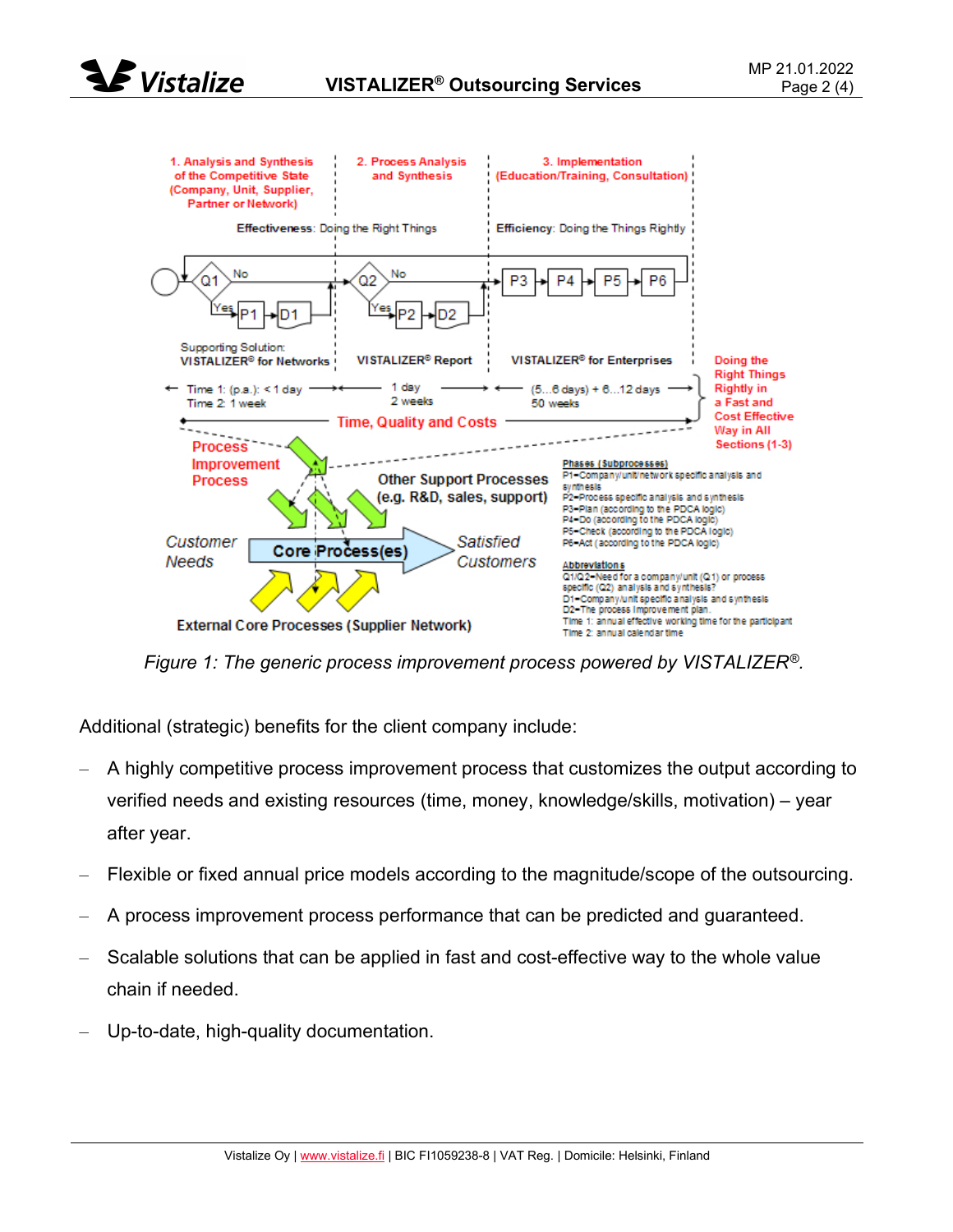# **S** Vistalize

In many cases the improvement efforts are fragmented and badly managed "projects" that will only increase the burden for specific individuals working in the company. Likewise, many companies have internal experts that do not, after all, possess the technology, knowledge, skills and motivation to achieve sustainable and large-scale results (low effectiveness and productivity). Consequently, there has in many cases never even been a process improvement process in place, not to mention a functioning one. By taking advantage of the offering of Vistalize Oy, it is possible to get a highly competitive process improvement process and get it running almost instantly.

### Supporting Solution (VISTALIZER® for Businesses)

In addition to the process improvement solutions discussed above, Vistalize Oy also offers a solution for assessing, defining, deploying, implementing and monitoring a high-class corporate strategy. Based on proven theory and practice this solution will assure that the corporation will perform better in terms of growth and profitability than the market fundaments would normally allow.

#### Learn More



### How to Get Started?